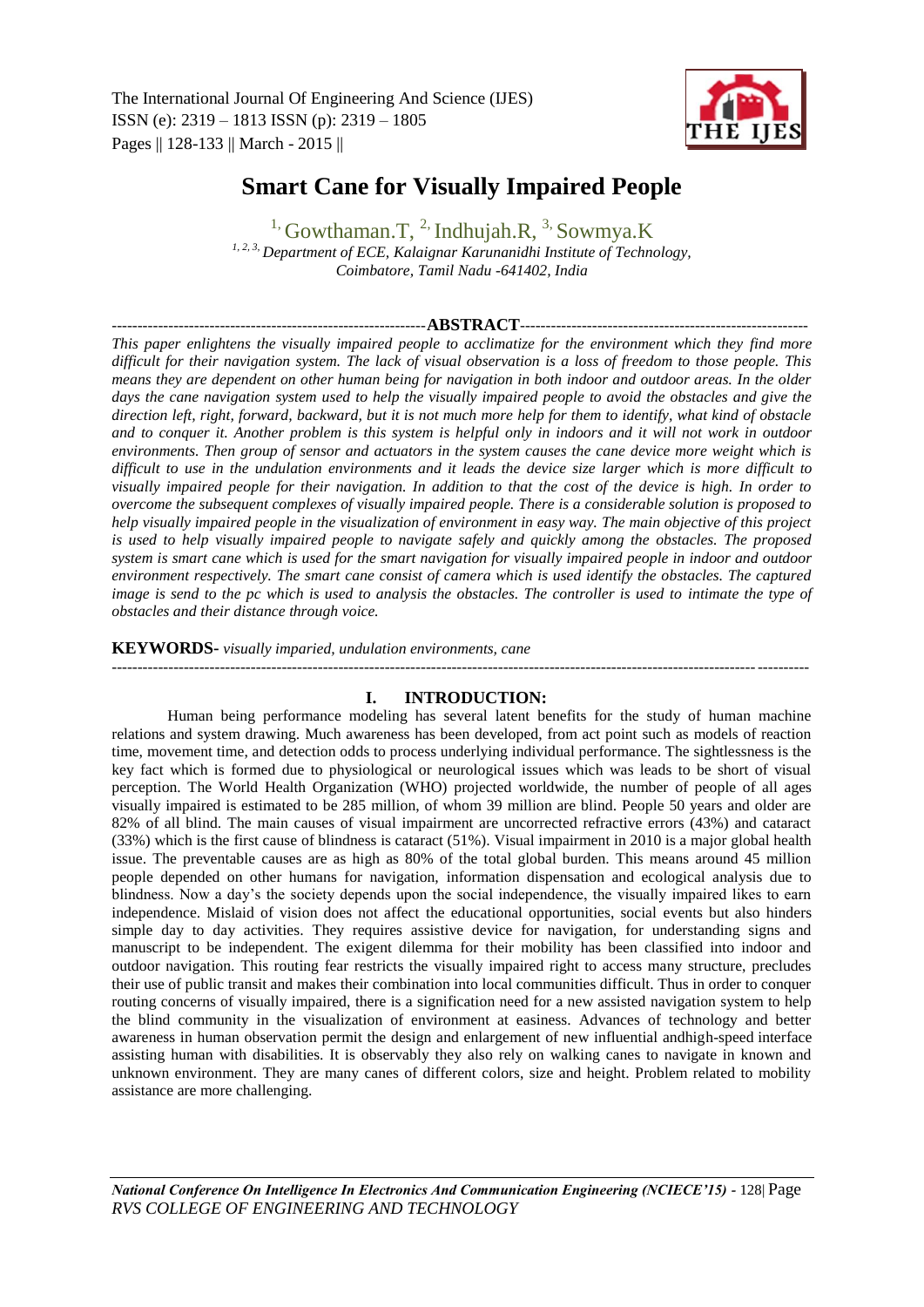They involve spatial information of the immediate environment, orientation and obstacle avoidance. These simply planned canes are only capable of detecting below waistline obstacles and give simple guidance between distances. Many electronic travel aided cane for safe and independent mobility of the blind have been proposed but due to increase in load this leads to failure. Although these canes are capable of finding obstacles, receiving feedback is very low. The type of obstacles is not clear mentioned where there is difficulty overcoming the obstacle. Therefore visually impaired people still find to difficult navigate specially in unknown environments.



**Fig.1 Block diagram**

#### **II. SYSTEM DESIGN:**

The block consists of ultrasonic transmitter, Receiver, Amplifier frequency to voltage converter, PIC controller, Camera, Image Processing unit, PC, RS232 and Display, Voice board and speaker. In ultrasonic a frequency of 40 KHz is to be generated which done by the oscillator .The generated frequency is transmitted through the ultrasonic Transmitter sensor which it is subjected back when an obstacle is placed. The reflected back frequency is received in the ultrasonic receiver sensor. Thus with respect to the time the reflection of the noise to what distance is received .The received output is amplified, which is converted to voltage. This voltage output which is analog is given to the PIC Controller. Any obstacle is sensed, the voice information about is announced with the help of voice board and speaker which is controlled by the PIC Controller. Buzzer will get alarmed through Relay driver unit. LCD Display is used to display the information about the system which is connected with the PIC Controller. Camera is used to pick up the image of the object which is connected to the image processing unit. The image of the object will be scanned by the image processing Scanner in the image processing unit. Then the scanned image will be registered with the help of the system. We can registered many no of images of the object.RS232 is used for serial communication between the Image processing unit and the PIC controller unit. The Registered image information will be announced through Speaker with the help of voice board and the controller.

#### **Ultrasonic Circuit Operation:**

Ultrasonic sensor which transmits and receives the ultrasonic signal. The transmitter of ultrasonic sensor transmits the signal on the object and reflects the signal to the receiver of the sensor. The signal transmitted on the object and received by the object in the frequency of 40 kHz. The frequency of 40 kHz is generated by the PIC controller. The crystal oscillator is connected to the PIC controller which generates the frequency. The AND GATE is connected to the PIC controller which acts as switch. When the two input are high then the output of the AND gate will be high. If the two inputs are different ie (high and low) then the output will be low. Two inputs are connected to the PIC controller. If the both are high then output is high and it is applied to the transistor (CL100) which is connected to the AND gate. There are two transistor is used to improve the current source. The input for transistor is in micro amps from the AND gate and is improved to milliamps by the two section of transistor. The base of the transistor1 is connected to the AND gate and emitter of transistor 2 is grounded with transistor 1. Then supply voltage is applied to collector of both transistors which is connected together. The output of transistor 1 is applied to the base of transistor2 and the output is applied to the ultrasonic transmitter. It transmits the ultrasonic signal which is received by the receiver. The time taken for transmitting and receiving the signal, PIC controller will make delay and AND gate will be low. After receiving the signal by the receiver and performance takes places. Thefrequency of 40 kHz will be send to the transmitter through the circuit. The receiver receives the signal with distortion. To avoid distortion, capacitor is used for filter and the signal is amplified by the two stage of inverting amplifier. It will improve the signal after the process of amplification with gain. The second and sixth pin dual op-amp is the inverting terminal. Third and fifth pin of dual op-amp isnon-inverting terminal. Pin 1 and 7 is the output for both stage of inverting amplifier. The output of the second stage inverting amplifier provides the analog signal which is applied to the driver.

*National Conference On Intelligence In Electronics And Communication Engineering (NCIECE'15) -* 129| Page *RVS COLLEGE OF ENGINEERING AND TECHNOLOGY*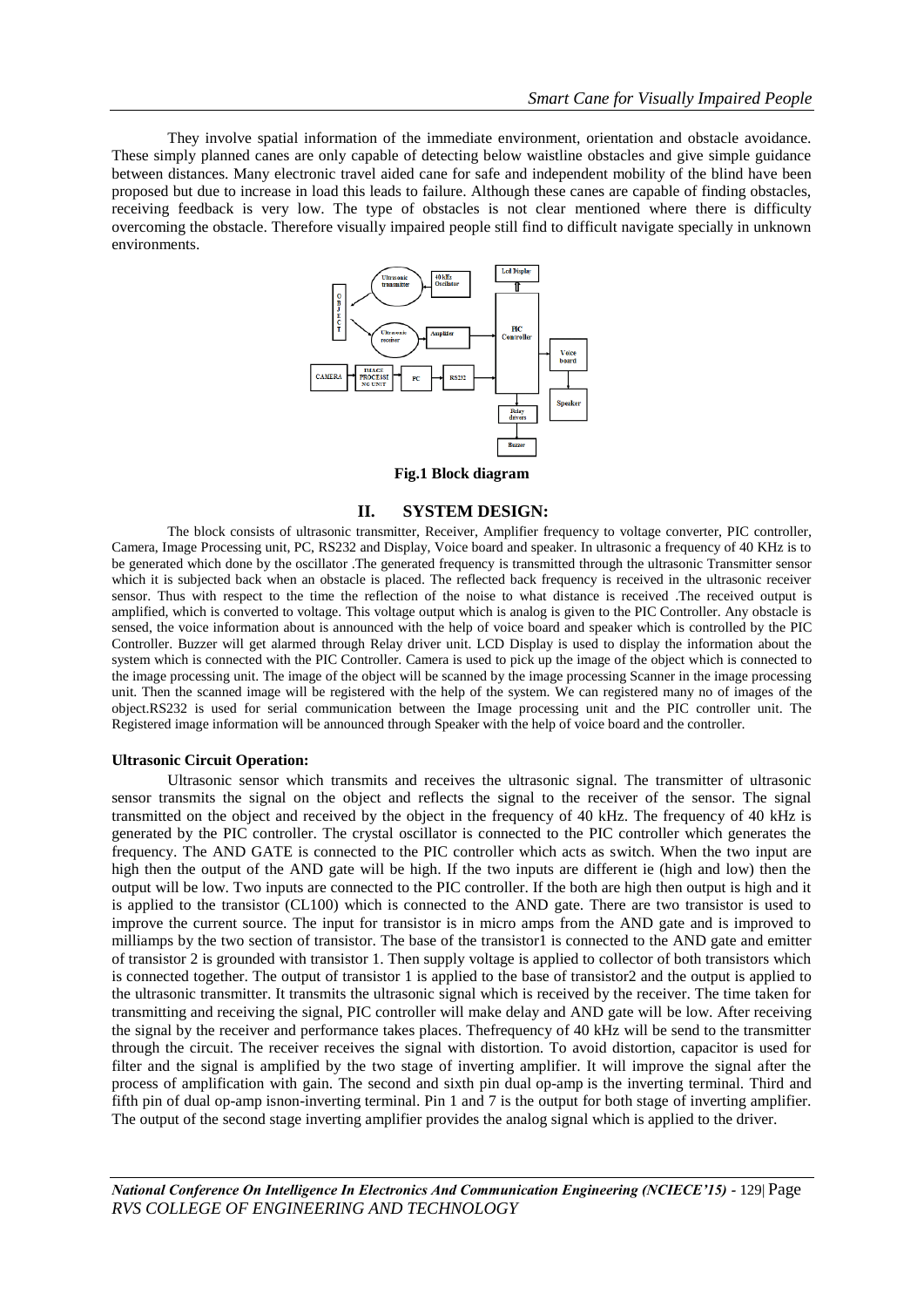## **RS232 Serial Communication:**

In RS-232, user data is sent as a time-series of bits. Both synchronous and asynchronous transmissions are supported by the standard. In addition to the data circuits, the standard defines a number of control circuits used to manage the connection between the DTE and DCE. Each data or control circuit only operates in one direction that is, signaling from a DTE to the attached DCE or the reverse. Since transmit data and receive data are separate circuits, the interface can operate in a full duplex manner, supporting concurrent data flow in both directions. The standard does not define character framing within the data stream, or character encoding. The RS-232 standard defines the voltage levels that correspond to logical one and logical zero levels. Valid signals are plus or minus 3 to 15 volts. The range near zero volts is not a valid RS-232 level; logic one is defined as a negative voltage, the signal condition is called marking, and has the functional significance of OFF. Logic zero is positive, the signal condition is spacing, and has the function ON. The standard specifies a maximum open-circuit voltage of 25 volts; signal levels of  $\pm$ 5 V, $\pm$ 10 V, $\pm$ 12 V, and  $\pm$ 15 V are all commonly seen depending on the power supplies available within a device. RS-232 drivers and receivers must be able to withstand indefinite short circuit to ground or to any voltage level up to  $\pm 25$  volts. The slew rate, or how fast the signal changes between levels, is also controlled. Because the voltage levels are higher than logic levels typically used by integrated circuits, special intervening driver circuits are required to translate logic levels. These also protect the device's internal circuitry from short circuits or transients that may appear on the RS-232 interface, and provide sufficient current to comply with the slew rate requirements for data transmission.

## **Signals:**

Commonly-used signals are: Transmitted Data (TxD) Data sent from DTE to DCE. Received Data (RxD) Data sent from DCE to DTE. Request To Send (RTS)

Asserted (set to logic 0, positive voltage) by DTE to prepare DCE to receive data. This may require action on the part of the DCE, e.g. transmitting a carrier or reversing the direction of a half-duplex channel.

## **PIC Microcontroller:**

PIC device is high performance RISC CPU. There are 35 single word instructions. All single cycle instructions except for program branches which are two cycle. Operating speed: DC - 20 MHz clock input DC - 200 ns instruction cycle. The memory organization is up to 8K x 14 words of FLASH Program Memory, 368 x 8 bytes of Data Memory (RAM), 256 x 8 bytes of EEPROM Data Memory. Pin out compatible to the PIC16C73B/74B/76/77. The interrupt capability (up to 14 sources) eight level deep hardware stacks. The addressing modes are direct, indirect, and relative addressing modes.

## **LCD:**

The most commonly used Character based LCDs are based on Hitachi's HD44780 controller or other which are compatible with HD44580. In this project document, we will discuss about character based LCDs, their interfacing with various microcontrollers, various interfaces(8-bit/4-bit), Display data RAM (DDRAM) stores display data represented in 8-bit character codes. Its extended capacity is 80 X 8 bits, or 80 characters. The area in display data RAM (DDRAM) that is not used for display can be used as general data RAM. So whatever you send on the DDRAM is actually displayed on the LCD. For LCDs like 1x16, only 16 characters are visible, so whatever you write after 16 chars is written in DDRAM but is not visible to the use.

#### **Image processing:**

The Hough transform algorithm uses an array, called an accumulator, to detect the existence of a line. The dimension of the accumulator is equal to the number of unknown parameters of the Hough transform problem. For each pixel and its neighborhood, the Hough transform algorithm determines if there is enough evidence of an edge at that pixel. If so, it will calculate the parameters of that line, and then look for the accumulator's bin that the parameters fall into, and increase the value of that bin. By finding the bins with the highest values, typically by looking for local maxima in the accumulator space, the most likely lines can be extracted, and their (approximate) geometric definitions read off. The simplest way of finding these peaks is by applying some form of threshold, but different techniques may yield better results in different circumstances determining which lines are found as well as how many. Since the lines returned do not contain any length information, it is often next necessary to find which parts of the image match up with which lines. Moreover, due to imperfection errors in the edge detection step, there will usually be errors in the accumulator space, which may make it non-trivial to find the appropriate peaks, and thus the appropriate lines.

*National Conference On Intelligence In Electronics And Communication Engineering (NCIECE'15) -* 130| Page *RVS COLLEGE OF ENGINEERING AND TECHNOLOGY*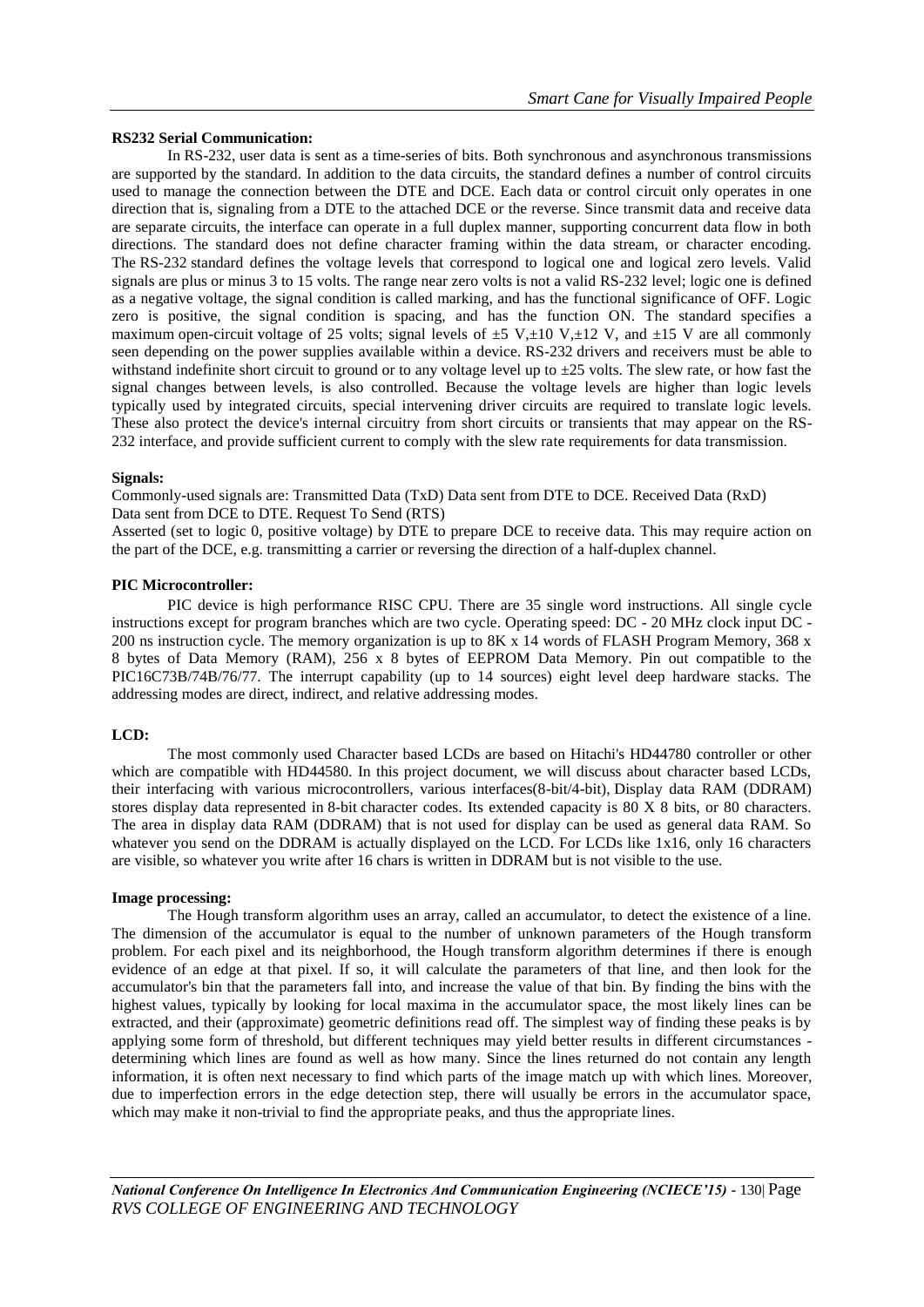The result of the Hough transform is stored in a matrix that often is called an accumulator. One dimension of this matrix are the angles  $\theta$  and the other dimension are the distances r, and each element has a value telling how many points/pixels are positioned on the line with parameters  $(r,θ)$ . So the element with the highest value tells what line that is most represented in the input image.

## **III. SYSTEM OPERATION:**

The proposed system consists of camera unit which is used to capture the obstacle images and send to the pc. The image processing unit is used to analysis the images with help of the software The image of the object will be scanned by the image processing Scanner in the image processing unit. Then the scanned image will be registered with the help of the system. We can registered many no of images of the object.RS232 is used for serial communication between the Image processing unit and the PIC controller unit. The Registered image information will be announced through Speaker with the help of voice board and the controller. The ultrasonic sensor used to determine the distance of the objects.

## **IV. SOFTWARE DESCRIPTION:**

Software is developed in embedded C language and mat lab Algorithm/lab view for online monitoring and guidance for visually impaired people. Algorithm for smart cane is as follows.

- 1. Start
- 2. Initialize CAMERA.
- 3. Initialize LCD.
- 4. Initialize RS232
- 5. Initialize ultrasonic sensor
- 6. Get the images
- 7. Analysis the images through algorithm
- 8. Register the images
- 10. Get the images
- 11. Compare the images
- 12. Get the distance from sensor unit
- 13. If distance = near initialize the buzzer
- 14. Initialize the voice unit
- 15. Announce the objet type, distance and shape.

## **V. RESULT AND CONCLUSIONS:**



**Fig.2 input framed images**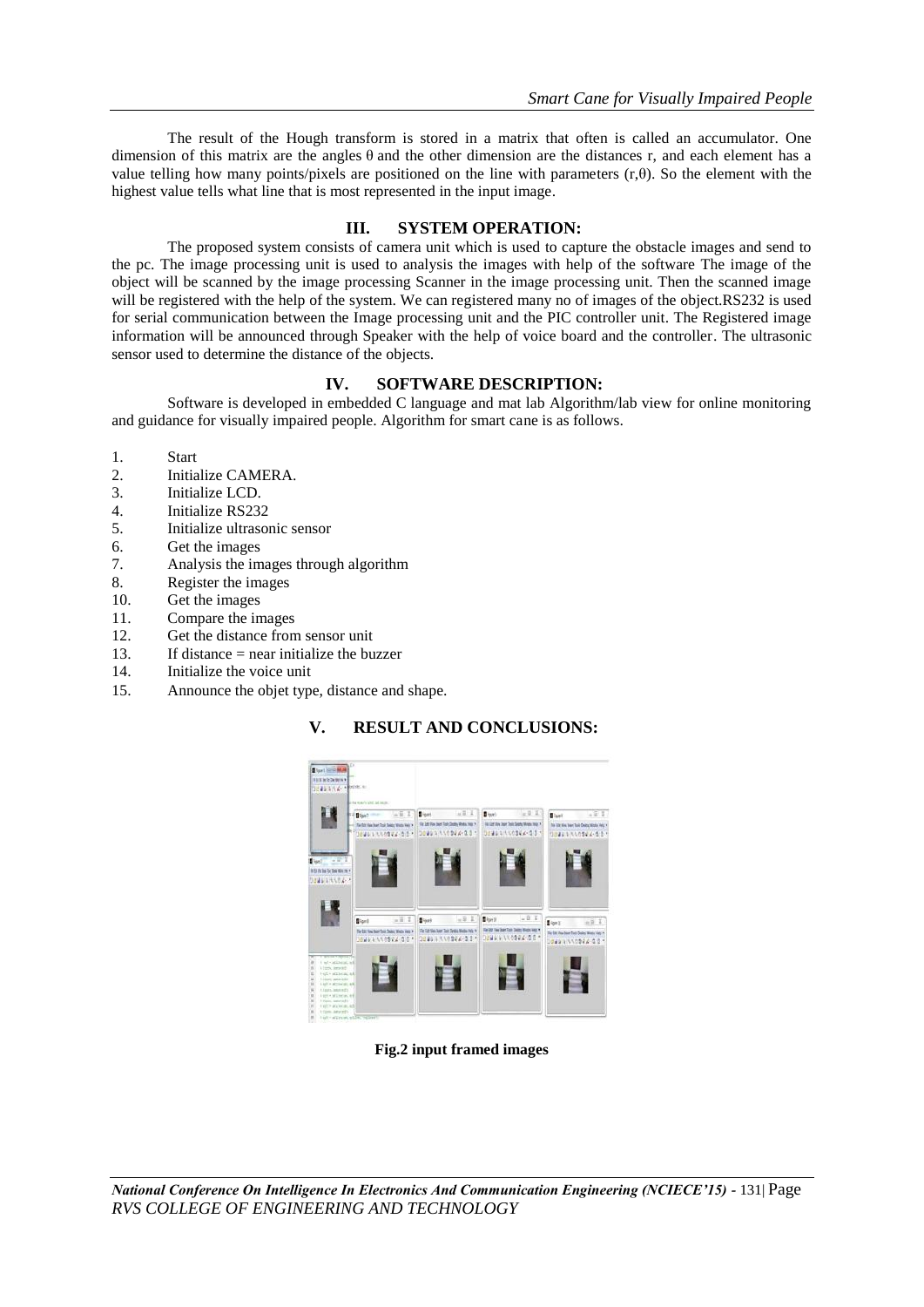

**Fig.3.filtered images**



**Fig.4.edge detected image**



**Original image**